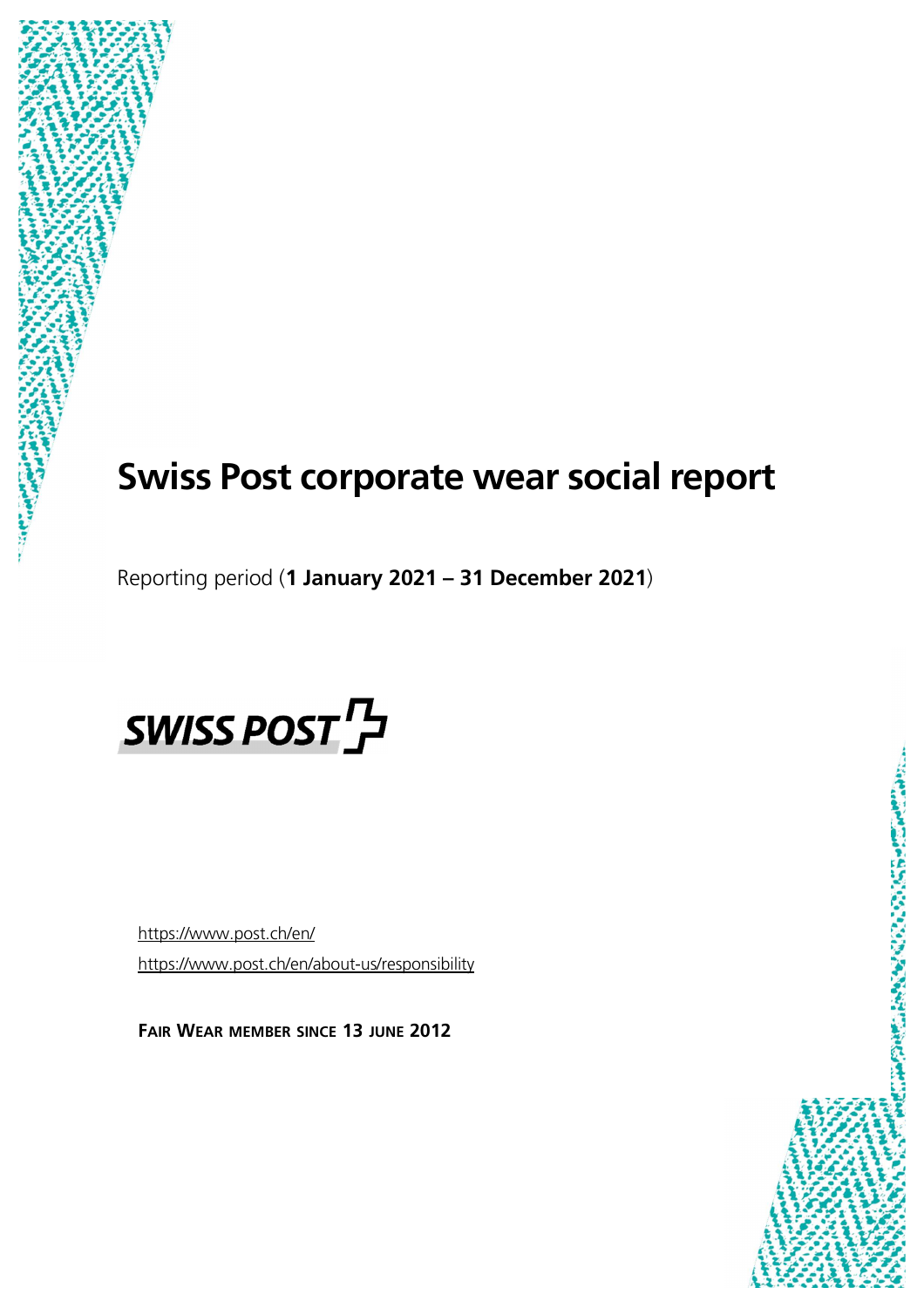## **Table of contents**

| Sourcing strategy and pricing 11 and 11 and 12 and 12 and 12 and 12 and 12 and 12 and 12 and 12 and 12 and 12 |    |
|---------------------------------------------------------------------------------------------------------------|----|
|                                                                                                               |    |
|                                                                                                               |    |
| Integration of monitoring activities and sourcing decisions ____________________ 13                           |    |
| Coherent system for monitoring and remediation _________________________________14                            |    |
|                                                                                                               |    |
|                                                                                                               |    |
|                                                                                                               |    |
|                                                                                                               |    |
|                                                                                                               |    |
|                                                                                                               |    |
|                                                                                                               |    |
| Activities to inform manufacturers and workers _________________________________ 18                           |    |
|                                                                                                               | 18 |
|                                                                                                               |    |
|                                                                                                               |    |
|                                                                                                               |    |
|                                                                                                               | 19 |
|                                                                                                               |    |

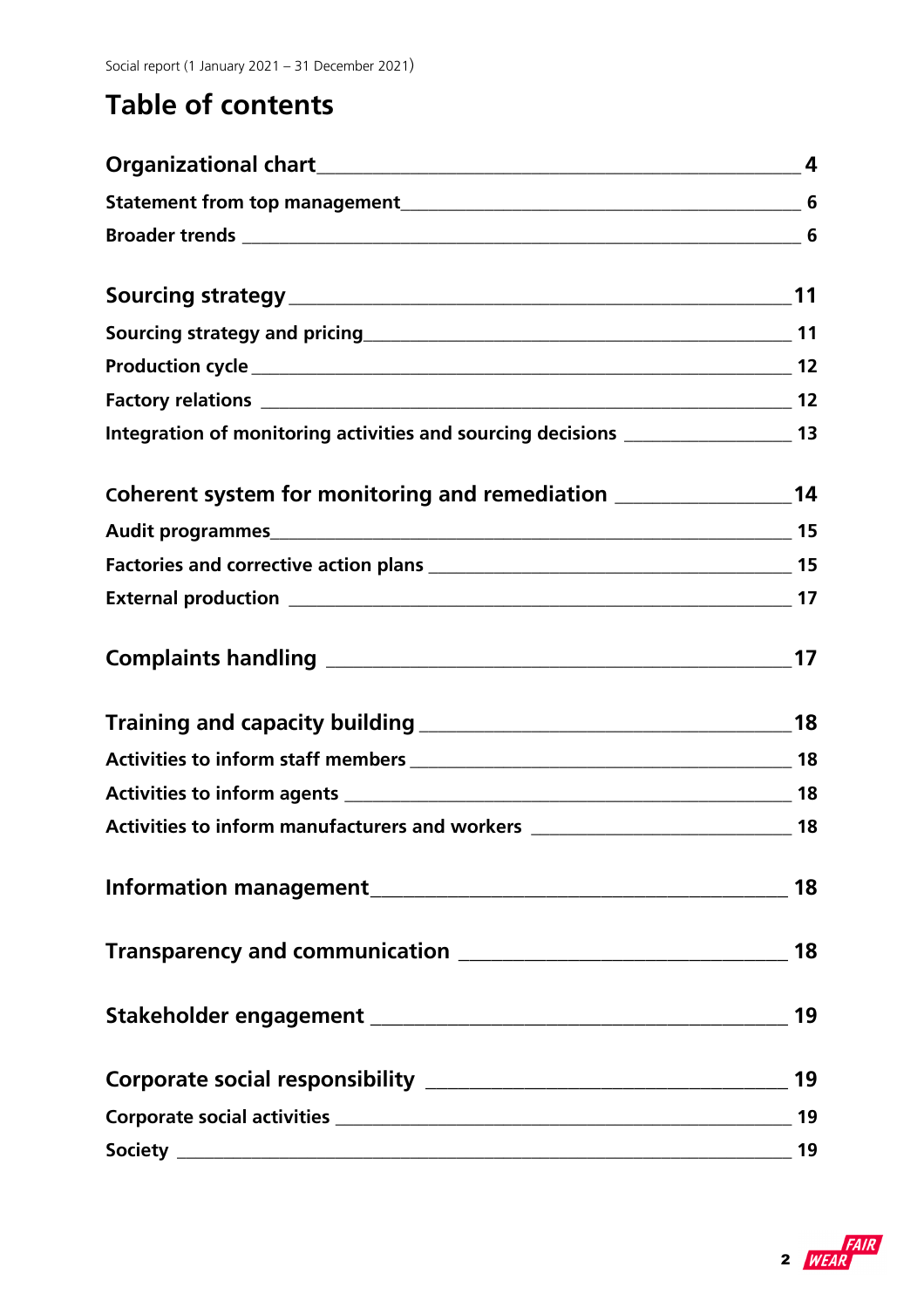| Pro Juventute 2020 20                                                                |    |
|--------------------------------------------------------------------------------------|----|
|                                                                                      |    |
|                                                                                      |    |
|                                                                                      |    |
| International projects 20 20                                                         |    |
|                                                                                      | 21 |
| Association for Environmentally Sound Energy (VUE)_______________________________ 21 |    |
| UN Global Compact and Global Compact Network Switzerland & Liechtenstein 21          |    |

| Postal sector climate protection initiatives |  |
|----------------------------------------------|--|
| <b>Environmental activities</b>              |  |
| <b>Exemplary in energy</b>                   |  |

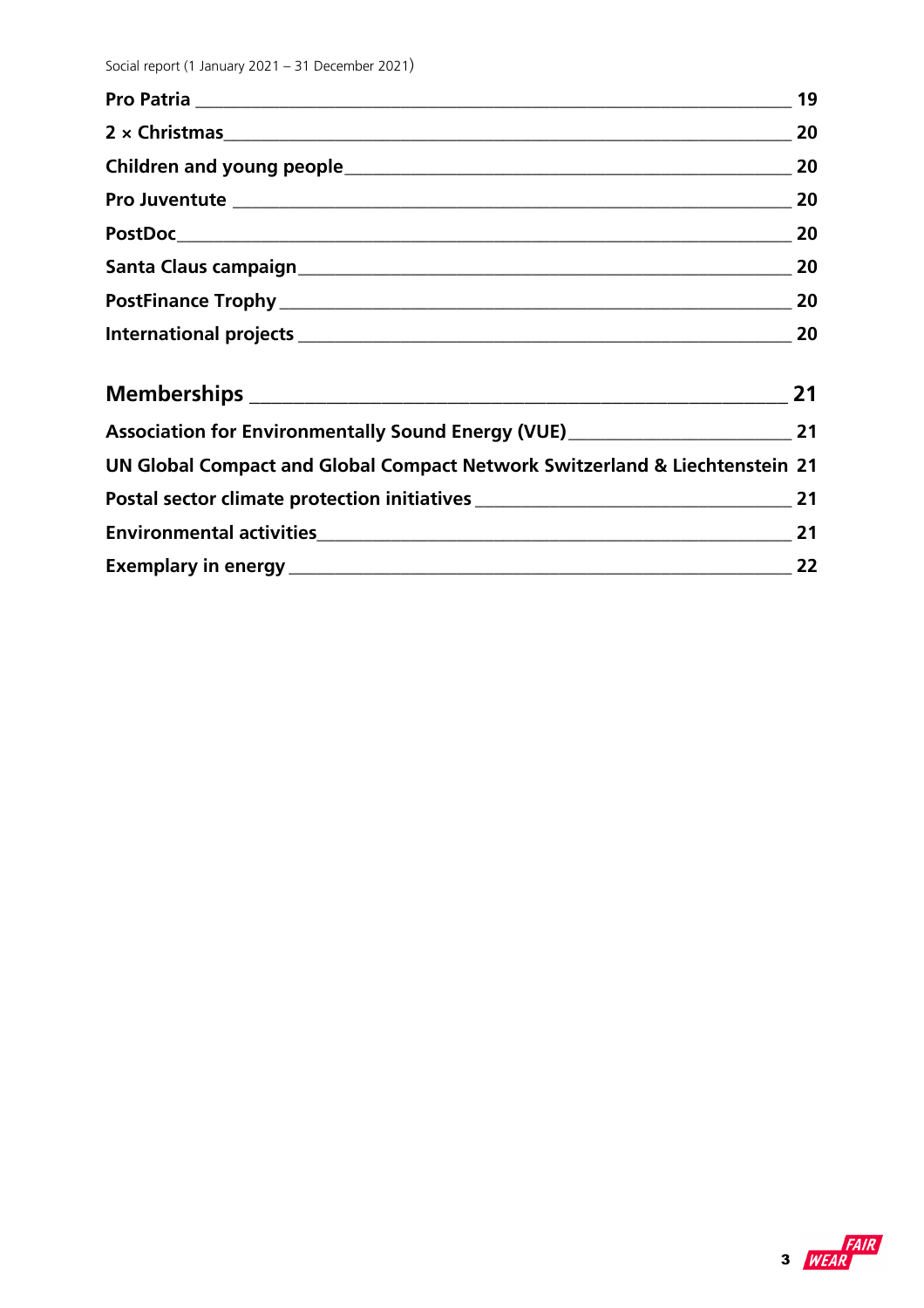# **Swiss Post corporate wear social report**

## **Organizational chart**



## **Summary: 2021 goals and achievements**

Swiss Post takes its social, environmental and economic responsibilities seriously. We're acting now – for tomorrow, for future generations, for the sustainable development of our environment and society.

Sustainability – Swiss Post – Swiss Post Annual Report 2021

Global Reporting Initiative Index 2021 (swisspost.ch)

Swiss Post endeavours to strike the right balance between commercial success, an environmentally-friendly approach and social responsibility, while taking account of the needs of current and future generations. As regards sustainability, Swiss Post wishes to remain one of the leading postal companies internationally and to lead by example in Switzerland.



Responsible procurement has been incorporated into Swiss Post's corporate responsibility strategy 2021–2024.

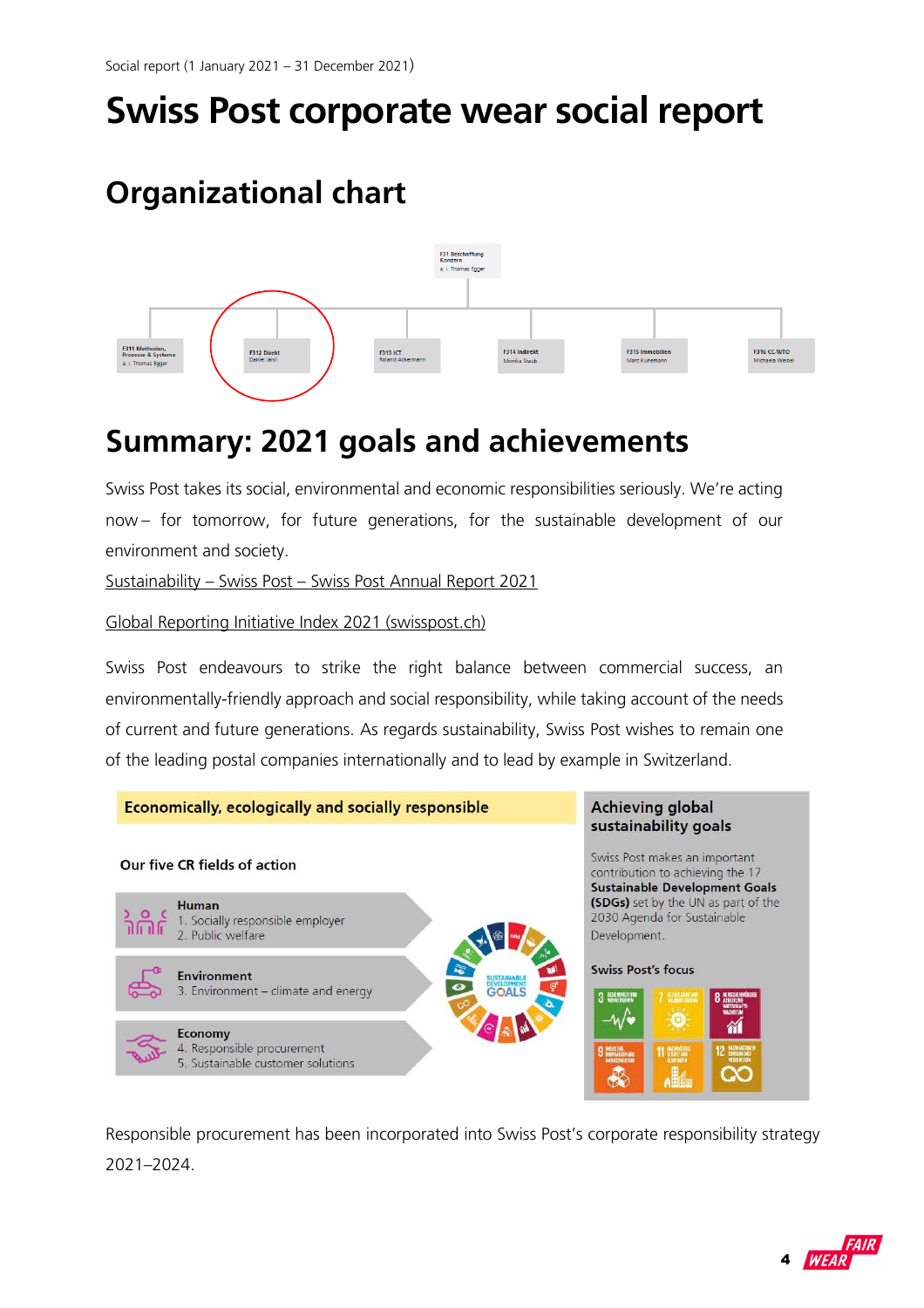In all product groups and along the entire Swiss Post value chain, social, ethical and environmental criteria play an important role, in particular procurement practices, child and forced labour, human rights and social and environmental assessment of suppliers.

Swiss Post is the proven universal service provider of postal services and payment transactions in Switzerland, while PostBus forms the backbone of urban and rural mobility. The services the Group provides make a significant contribution to the Swiss economy and its sustainable development.

Swiss Post continuously strives to meet the Fair Wear Foundation's Code of Labour Practices to ensure socially acceptable and safe working conditions in all factories where our workwear items are produced. Improvements are initiated in conjunction with manufacturers where necessary. Until disrupted by COVID-19, we conducted audits on a three-year cycle.

Given that the risks in terms of socially responsible procurement are particularly high in the clothing sector, Swiss Post has taken far-reaching measures in this area, becoming a member of the Fair Wear Foundation (FWF) in 2012. By becoming a member of the Fair Wear Foundation, Swiss Post is committed to strict inspection and sustainable implementation of social standards at its clothing suppliers.

In low-risk countries, which account for 75.7 percent of the procurement volume, both social standards inspections and training on the Code of Ethics and Social Responsibility and the Fair Wear Foundation's Code of Labour Practices are conducted at factories every three years by Swiss Post itself or by Elevate. In the high-risk country of Bulgaria (24.3 percent), they are carried out by the Fair Wear Foundation itself.

## **COVID-19**

We maintain a continuous dialogue with our suppliers regarding COVID-19. All our production sites are working in compliance with COVID-19 measures. Workers who have been infected have all recovered, and there have been no adverse cases thus far.

All factories have remained open, and wages were paid on time. Due to coronavirus infections in the factories and transport companies, there were some delays to the delivery of goods in 2021. We have accepted that the delivery delays were due to COVID-19, and we ensured that no problems arose for the suppliers as a result.



In 2020, Swiss Post sent its own signal of solidarity with its COVID-19 stamp for people in urgent need of help.

https://www.post.ch/en/about-us/news/news/2020/solidarity-stamp-proceeds-will-go-topeople- who-need-help-now

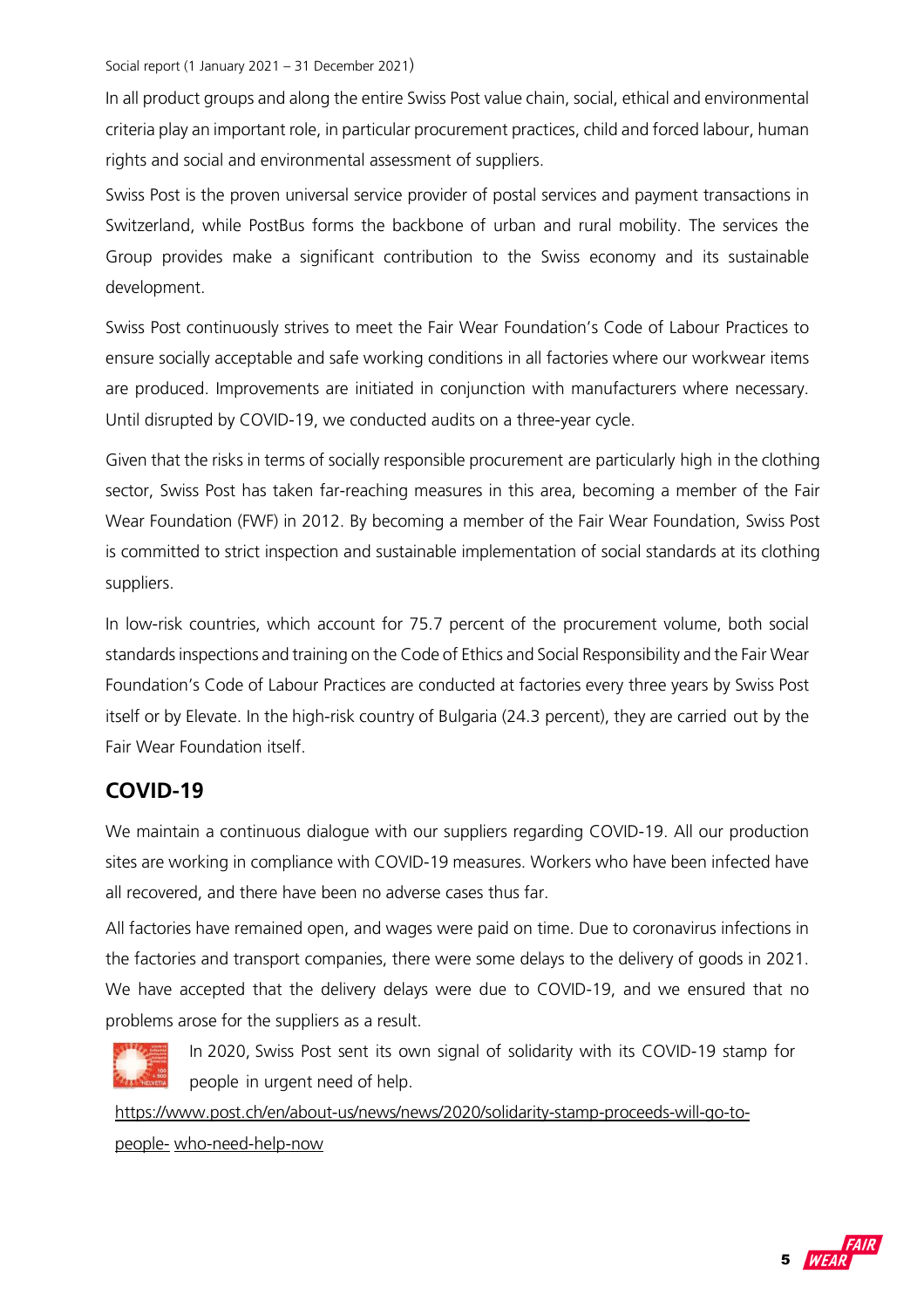## **Statement from top management**

As a universal provider in the fields of communication and logistics, the backbone of mobility between urban and rural areas and a payment transactions partner, Swiss Post contributes vital added value to the Swiss economy. We want to play our part in ensuring sustainable development, and we take our responsibility very seriously.

#### **(Roberto Cirillo, CEO of Swiss Post)**

In terms of sustainability, Swiss Post wishes to become one of the leading procurement organizations in the postal industry. It is therefore committed to socially responsible working conditions and ecological compatibility by means of due diligence and supply chain control.

#### **(Anne Wolf, Head of CR)**

## **Broader trends**

As its owner, the Federal Council expects Swiss Post to pursue sustainable and ethical principles in its strategy and sets out requirements to this end. Social, ethical and ecological criteria play an increasingly important role in all procurement transactions. We are making a significant contribution to the Sustainable Development Goals (**SDGs**) 3, 7, 8, 9, 11 and 12 set by the UN in the 2030 Agenda for Sustainable Development. We remain committed to the ten principles of the UN Global Compact.



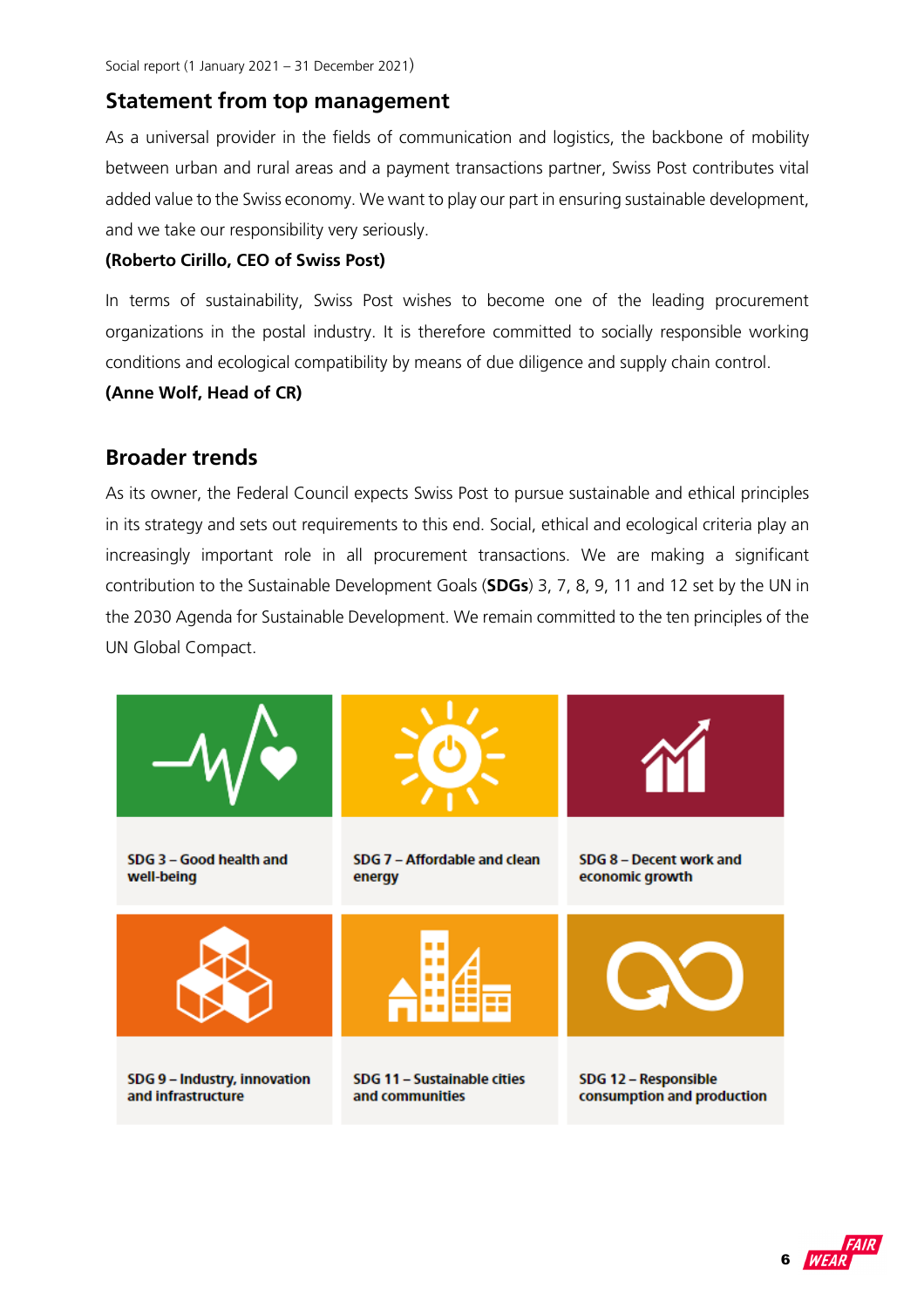## **Performance of workwear procurement based on the Sustainable Developments Goals (SDGs)**

### **SDG 8 Decent work and economic growth**

We promote long-term, inclusive and sustainable economic growth, full and productive employment and decent work for all. Swiss Post supports productive full employment for all women and men, including young people and people with disabilities, with equal pay for the same work. It protects employment rights and promotes a safe working environment for all employees. It categorically opposes forced labour, modern slavery and child labour and demands the same from its suppliers.

- Swiss Post's suppliers must sign its Code of Ethics and Social Responsibility, and uniform suppliers also sign the FWF CoLP.
- The OECD Due Diligence Guidance for Responsible Supply Chains in the Garment & Footwear Sector defined targets in 2017. Swiss Post has been implementing these targets in its supply chain since 2017. The OECD Due Diligence Guidance for Responsible Business Conduct provides practical support to avoid adverse impact relating to workers, human rights, the environment, bribery and corporate governance associated with operations in supply chains.

### **SDG 12 Responsible consumption and production**

Swiss Post promotes sustainable consumption patterns and the sustainable management and efficient use of natural resources, as well as sustainable public procurement procedures. With its services, Swiss Post helps to increase the frequency of use and recycling rate of resources, thereby ensuring that consumption in Switzerland is more sustainable. It systematically incorporates sustainability information into its reporting and, as far as possible, provides customers and employees with knowledge about sustainable development and incentives for living in harmony with nature.

Swiss Post's strategic target, based partly on the **Science Based Targets Initiative (SBTi),** is "climate neutrality for delivery by 2030 at the latest, and for Swiss Post Ltd by 2040".

By 2030, we aim to reduce  $CO<sub>2</sub>$  emissions by 46 percent in our own work environment. In order to achieve Swiss Post's strategic climate goals, we will support the business in the workwear items segment by reducing  $CO<sub>2</sub>$  emissions at Scope 3 by 13 percent (in the value chain).

 Swiss Post collects old clothing, coffee capsules, routers and PET bottles and ensures they are recycled professionally.

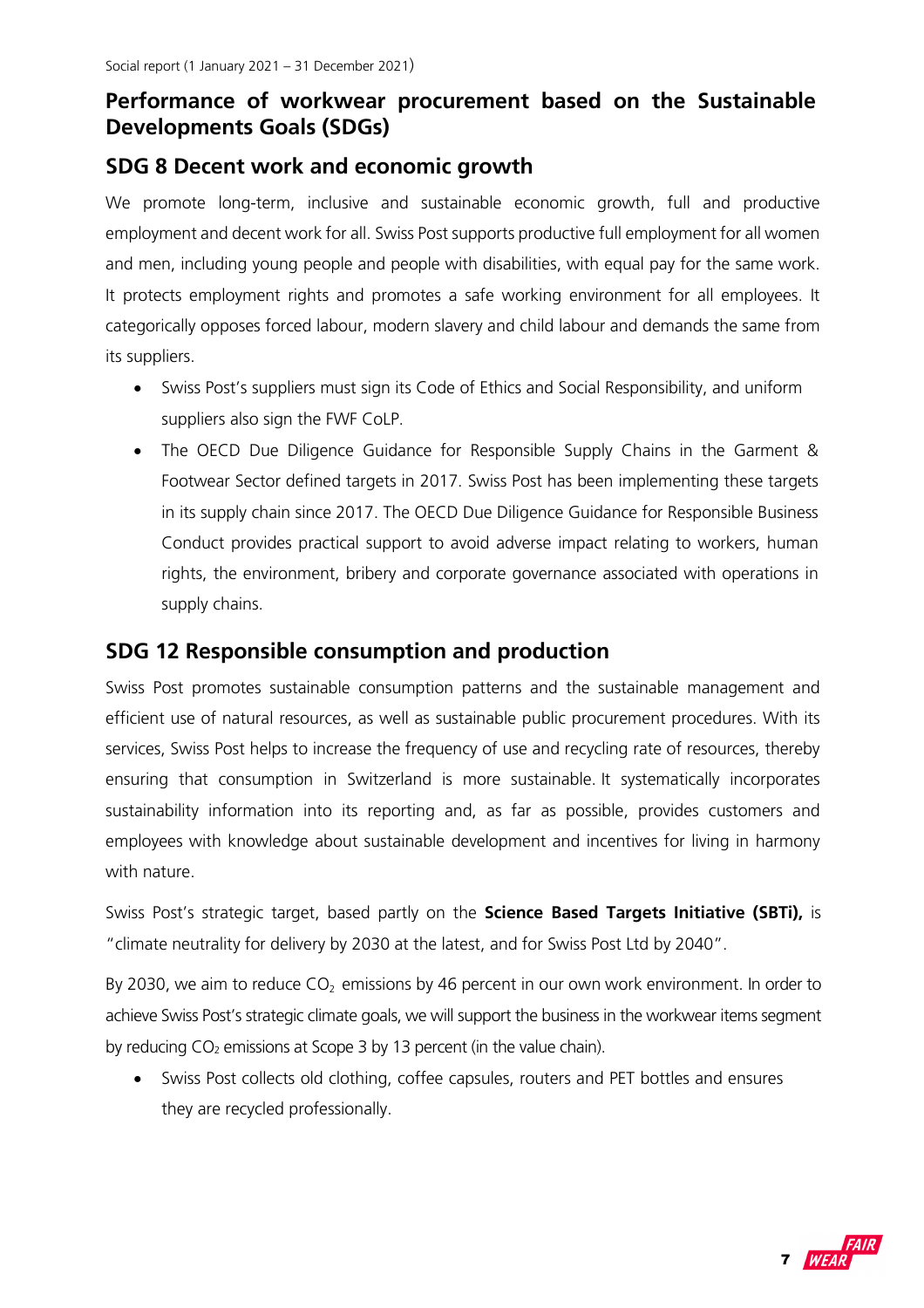- The Swiss Red Cross and Swiss Post cooperate to recycle high-quality textiles and promote social integration. Since 2015, we have been working with the Swiss Red Cross (SRC) in the Bern-Mittelland district to give used Swiss Post clothing a second lease of life. Nearly-new clothes are sold by the Red Cross in its second-hand shops. The proceeds go to social projects. Good-quality clothes with small defects are partly donated to Swiss Mountain Aid via Tell-Tex. Mountain farming families receive the clothing for free. Items of clothing that can no longer be worn are thermally recycled. Since 2018, a part of the clothing has been given to BEWO (Berufliche Eingliederung und Werkstätte Oberburg) for upcycling into promotional items. In 2021, a total of 15 tonnes of clothing and shoes were collected.
- Swiss Post incorporates sustainability criteria into service tenders. It requires major suppliers to undergo a risk evaluation.
- In 2021, Swiss Post was for the seventh time awarded the highest status of "Leader" by the Fair Wear Foundation, for comprehensive social standards in the manufacture of clothing.



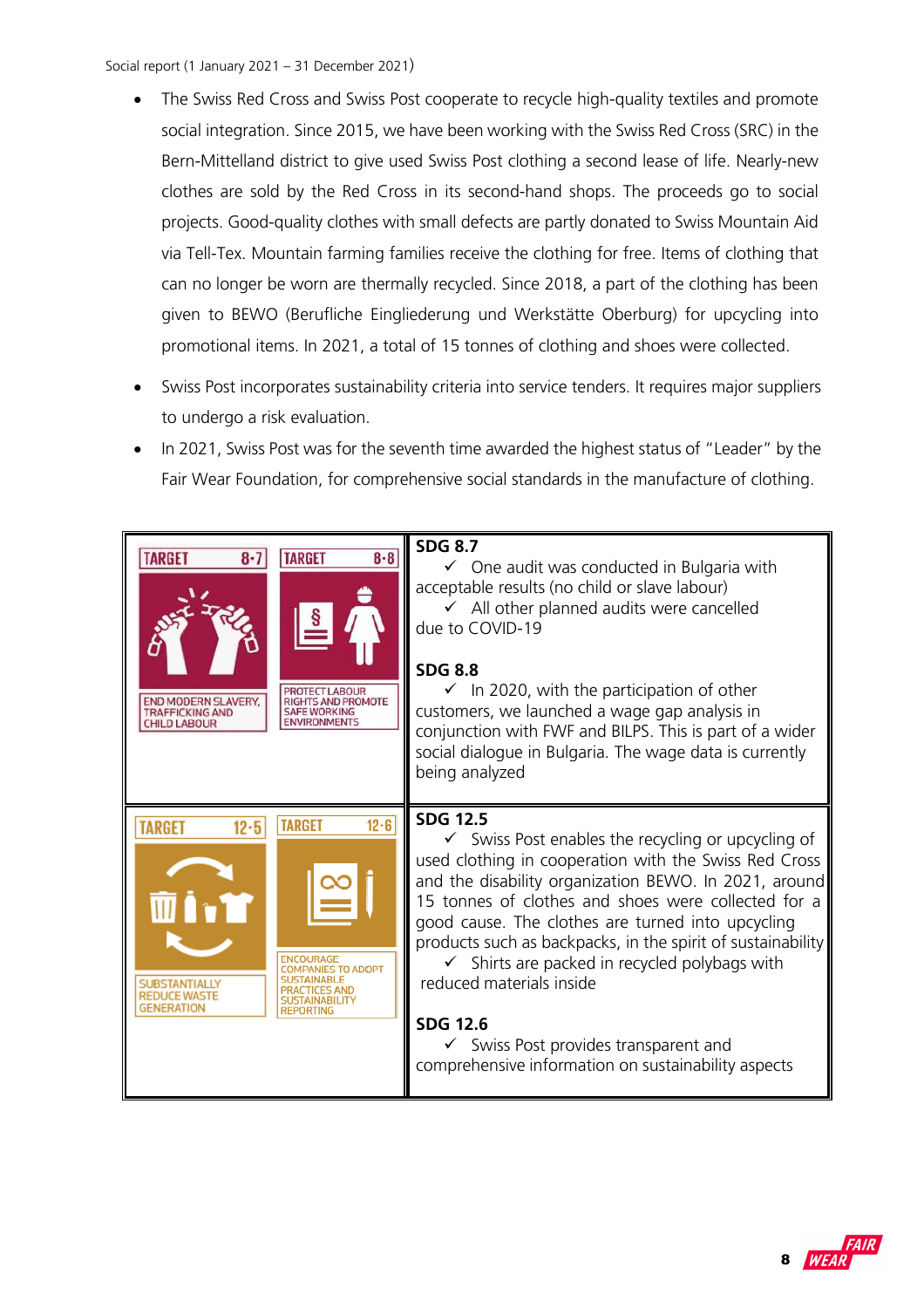### **Relevance matrix**

The Swiss Post relevance matrix, which is based on surveys and a series of expert interviews incorporating 192 internal and external opinions, shows stakeholder relevance and business relevance on the two axes. The relevance to sustainable development is indicated by the size and colour of each circle. The material topics identified serve as a basis for the development of the overall strategy and the CR priorities.



### **Swiss Post's mission for socially responsible procurement of workwear**

#### **The Fair Wear Foundation Code of Labour Practices**

Swiss Post introduced a Code of Ethics and Social Responsibility for all suppliers in 2006. For clothing procurement, Swiss Post abides by the working guidelines issued by the Fair Wear Foundation. The code is displayed in factories in the relevant national language. The goal of the Fair Wear Foundation is to improve working conditions in the clothing industry. The Fair Wear Foundation requires compliance with the following Code of Labour Practices:

https://www.fairwear.org/about-us/labour-standards

#### **Employment is freely chosen**

There must be no use of forced labour.

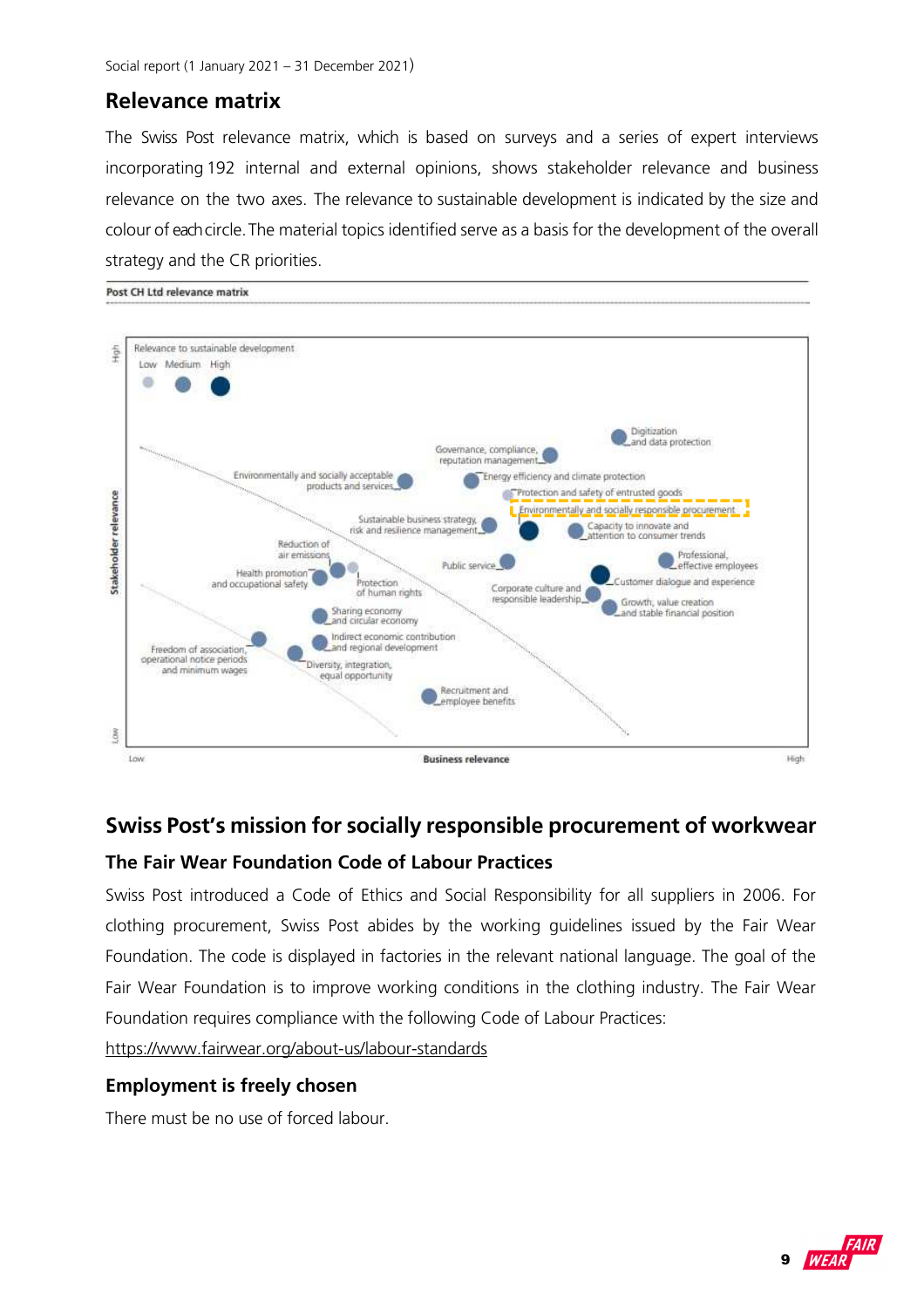#### **There is no discrimination in employment**

Recruitment, wage policy, admittance to training programmes, employee promotion policy, policies of employment termination, retirement, and any other aspect of the employment relationship shall be based on the principle of equal opportunities, regardless of race, colour, sex, religion, political affiliation, union membership, nationality, social origin, deficiencies or handicaps (ILO Conventions 100 and 111).

#### **No exploitation of child labour**

There must be no use of child labour. Prospective employees may not be employed before they have reached the age of completion of compulsory schooling, and on no account may they be employed under the age of 15.

#### **Freedom of association and the right to collective bargaining**

The right of all workers to form and join trade unions and bargain collectively shall be recognized (ILO Conventions 87 and 98). The company shall, in those situations in which the right to freedom of association and collective bargaining are restricted under law, facilitate parallel means of independent and free association and bargaining for all workers.

Workers' representatives shall not be the subject of discrimination and shall have access to all workplaces necessary to carry out their representation functions (ILO Convention 135 and Recommendation 143).

#### **Payment of a living wage**

Wages and benefits paid for a standard working week shall meet at least legal (if it has been defined) or industry minimum standards and always be sufficient to meet the basic needs of workers and their families and to provide some discretionary income (ILO Conventions 26 and 131). Deductions from wages for disciplinary measures shall not be permitted, nor shall any deductions from wages not provided for by national law be permitted. Deductions shall never constitute an amount that will lead the employee to receive less than the minimum wage.

Employees shall be adequately and clearly informed about the details of their wages, including wage rates and pay period.

#### **No excessive working hours**

Hours of work shall comply with applicable laws and industry standards. In any event, workers shall not be required to work in excess of 48 hours per week on a regular basis and shall be provided with at least one day off for every seven-day period.

Overtime shall be voluntary, shall not exceed 12 hours per week, shall not be demanded on a regular basis and shall always be compensated at a premium rate (ILO Convention 1).

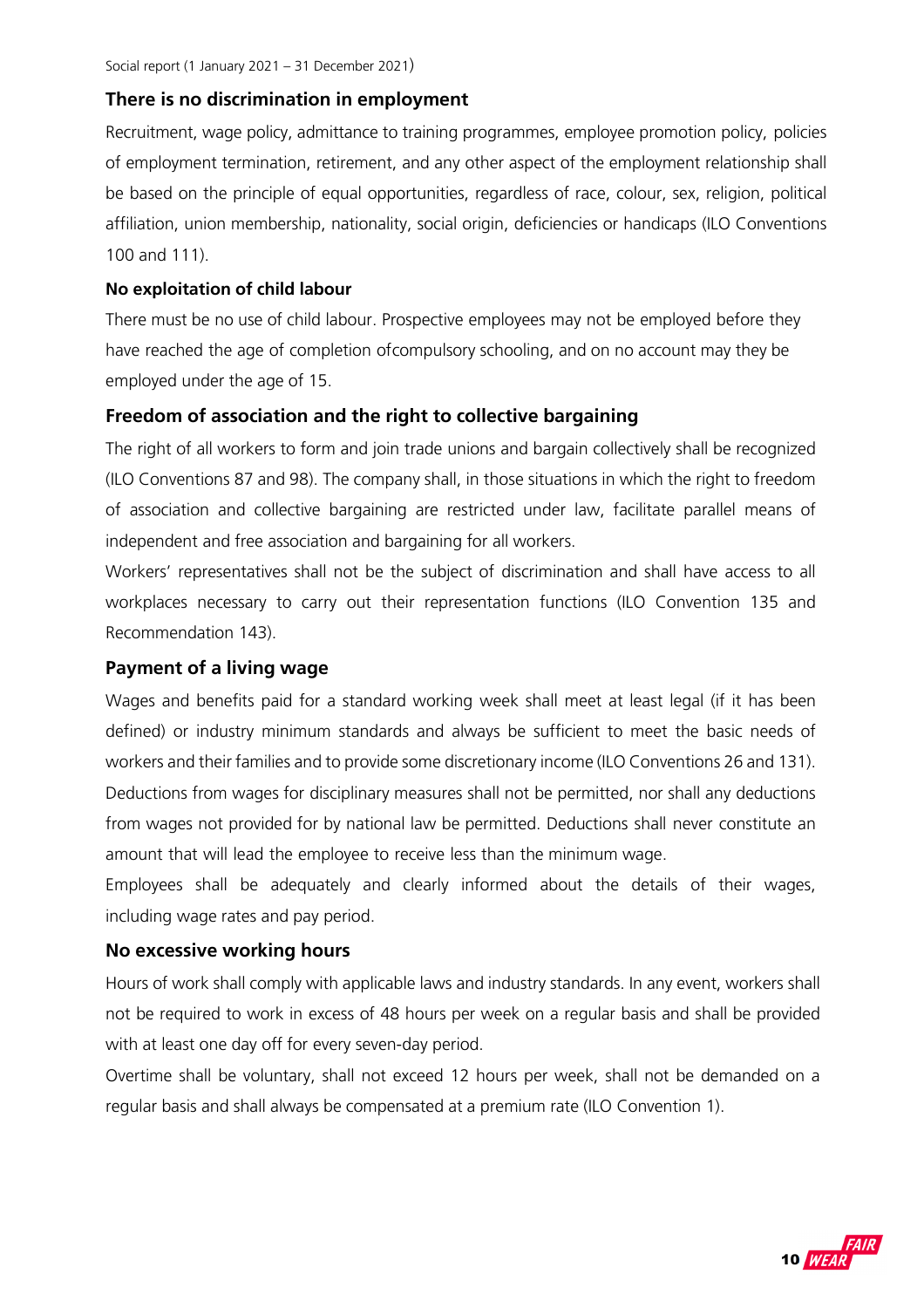#### **Safe and healthy working conditions**

A safe and hygienic working environment shall be provided, and best occupational health and safety practice shall be promoted, bearing in mind the prevailing knowledge of the industry and of any specific hazards.

Appropriate attention shall be paid to occupational hazards specific to this branch of the industry and to assuring that a safe and hygienic work environment is provided for. Effective regulations shall be implemented to prevent accidents and minimize health risks as much as possible (as per ILO Convention 155).

Physical abuse, threats of physical abuse, unusual punishments or discipline, sexual and other harassment, and intimidation by the employer are strictly prohibited.

#### **Legally binding employment relationship**

Obligations to employees under labour or social security laws and regulations arising from the regular employment relationship shall not be avoided through the use of labour-only contracting arrangements, or through apprenticeship schemes where there is no real intent to impart skills or provide regular employment.

Younger workers shall be given the opportunity to participate in education and training programmes.

## **Sourcing strategy**

### **Sourcing strategy and pricing**

For Swiss Post, continuity is more important than short-term financial success.

- We strive to develop fair and long-term relationships with manufacturers.
- We tend to work with high-quality factories, which produce top-level quality.
- We arrange independent FWF and third-party audits in the factories where our workwear is produced. We expect our suppliers to perform successfully in the audits.
- Where there is a need for improvement, we expect the suppliers to improve on these points and to be prepared to conduct dialogue with us.
- When purchasing workwear items, Swiss Post's concern is that its employees are attired in a purposeful, aesthetically pleasing and uniform manner.
- We try to buy from countries where a reasonable rule of law will be respected.
- 100 percent of our workwear items are produced in Europe.
- Near-sourcing is preferred.

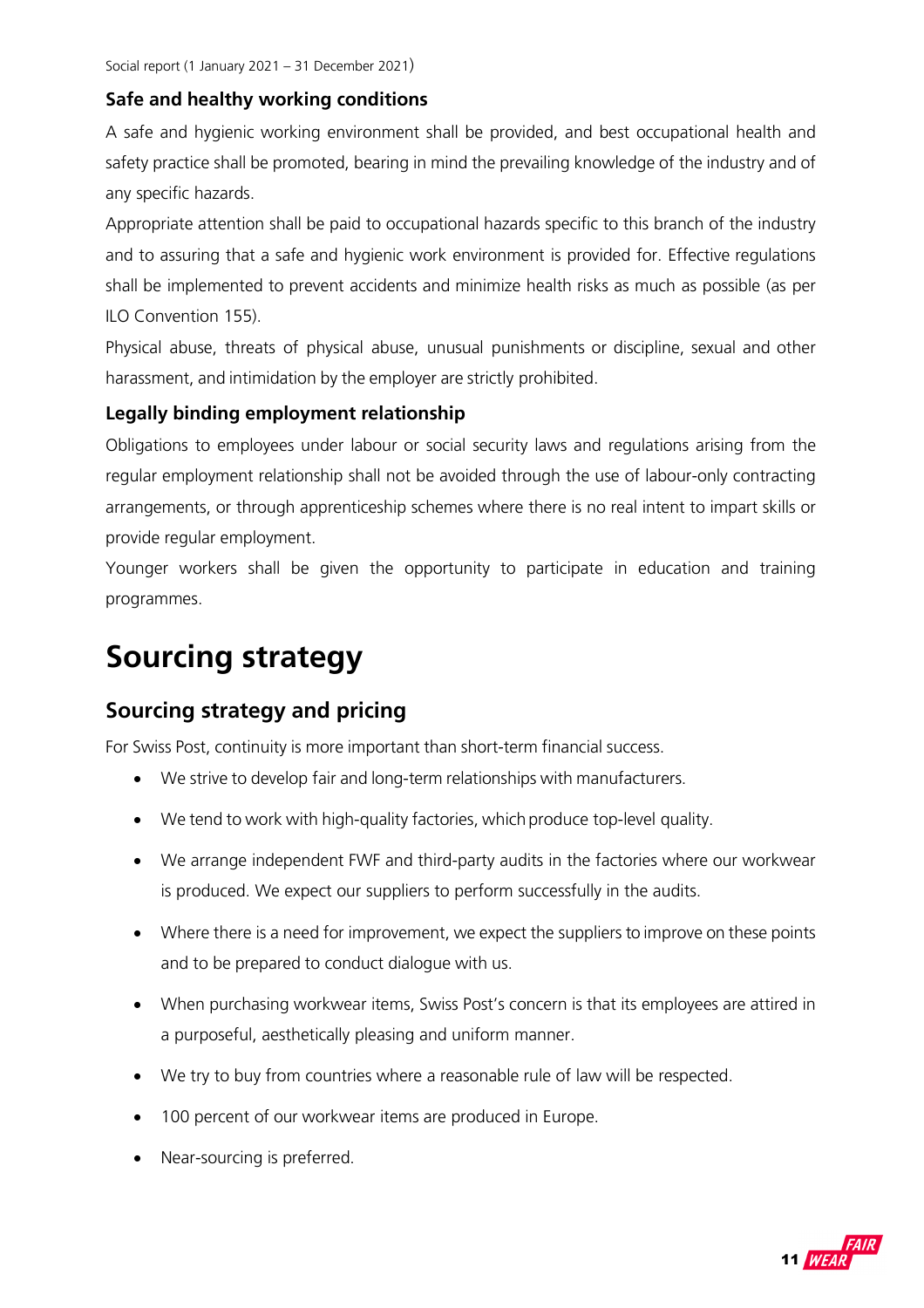### **Workwear procurement strategy 2021–2024**

The procurement strategy for workwear is built on five pillars, as described below:

| Sustainability       | Socially acceptable and environmentally-friendly production with long-term<br>relationships. All producers accept Swiss Post's Code of Ethics and Social<br>Responsibility and the Fair Wear Foundation's Code of Labour Practices. |
|----------------------|-------------------------------------------------------------------------------------------------------------------------------------------------------------------------------------------------------------------------------------|
| Compliance           | Complying with laws, other regulations and standards.                                                                                                                                                                               |
| <b>Efficiency</b>    | Best value for money.                                                                                                                                                                                                               |
| <b>Effectiveness</b> | Local sourcing, materials chosen locally from the production region.                                                                                                                                                                |
| <b>Innovation</b>    | Ensuring a long life cycle for clothing items by using innovative materials.                                                                                                                                                        |
| $CO2$ reduction      | Through SBTi, we are committed to reducing $CO2$ emissions by 13% along<br>the value chain by 2030 – for example, through short transport routes.                                                                                   |

In 2014, we specified that each supplier is required to fill in a detailed product calculation sheet "DNA" for all materials used, including their supply sources and webpage. This allows us to view the whole supply chain, including materials, manual labour, prices and transport, offering better traceability for each item.

Swiss Post's manufacturers pay their workers more than the minimum wage in the relevant country. However, the topic of living wages is still a challenge for the whole clothing sector, so in 2020, we launched a social dialogue in conjunction with FWF to analyze this topic.

## **Production cycle**

Swiss Post plans its production cycles on a long-term basis. In July, planned order quantities are communicated for the coming year, so that the suppliers have sufficient time to plan the production and procurement of materials and to meet the delivery dates. Between one and three deliveries are required. There is no overtime in the supply chain, and all of our first- and second-tier suppliers manufacture items in Europe.

## **Factory relations**

Swiss Post attaches great importance to direct cooperation with manufacturers. The following criteria are decisive for the selection of new suppliers and their subcontractors:

- Does the supplier agree to adhere to Swiss Post's Code of Ethics and Social Responsibility and the Fair Wear Foundation's Code of Labour Practices?
- Does the supplier have a valid audit document?

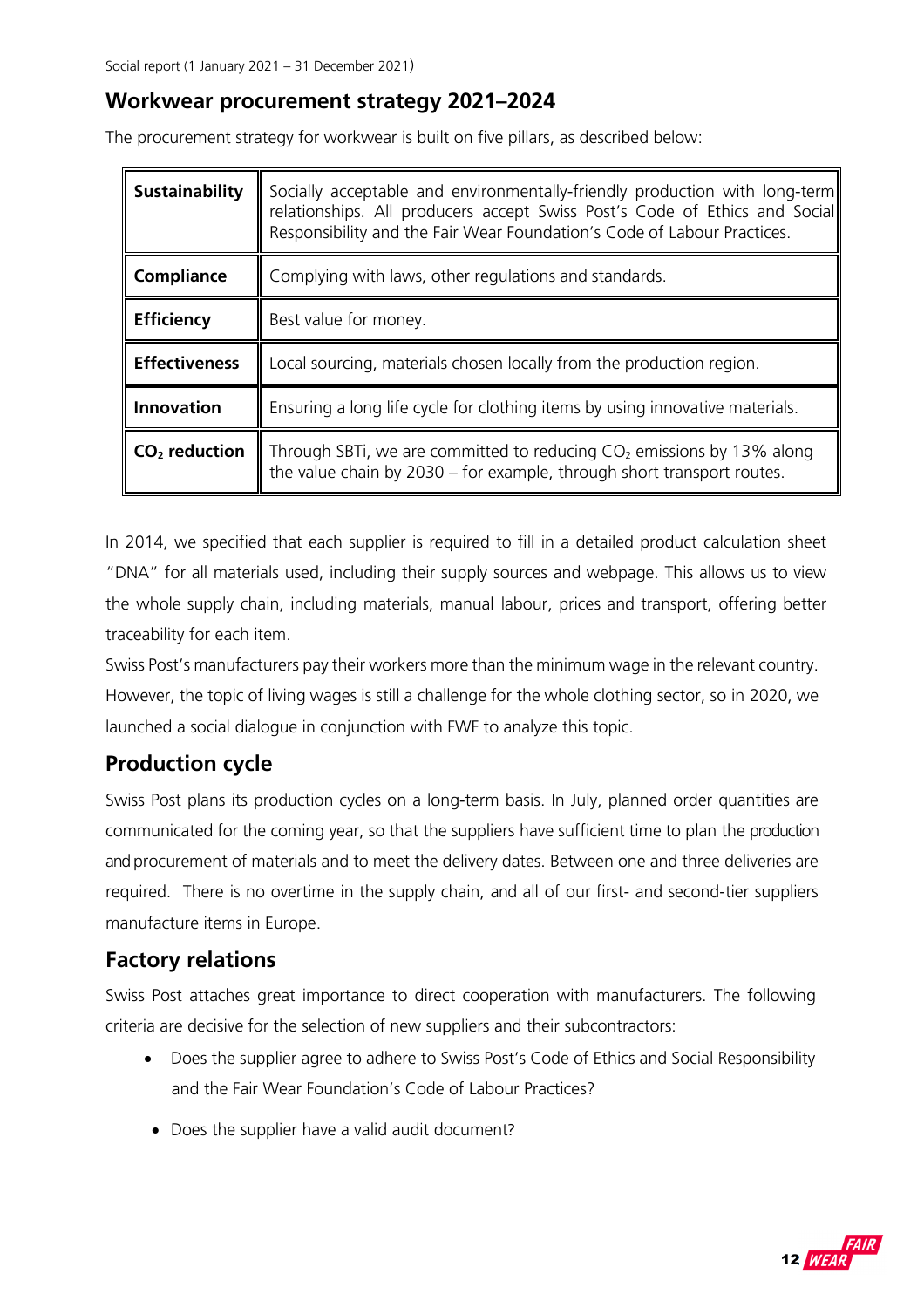- Is the supplier prepared to complete Swiss Post's questionnaire for workwear suppliers, which requires transparency regarding price calculations and wages along the entire supply chain?
- Does the supplier have the required expertise, technology and qualified staff available?
- Is there sufficient capacity and finance for producing the required number of units?

If all of the points described above are fulfilled and the prices are negotiated, a social audit and factory training will be organized and paid for by Swiss Post. The cooperation will begin only after successful completion of the social audit and will be subject to continual monitoring via corrective action plans.

- 1. A subcontractor of our intermediary in Slovakia has ceased production, and all workers have been acquired by a saddlery. These items will be manufactured at the intermediary's own factory.
- 2. A German intermediary has ceased production of our items at its subcontractor in Poland due to the small quantities involved and now manufactures these goods at its own factory in Germany. The subcontractor has consented to this and been awarded larger contracts for other customers by the intermediary.

### **Intermediary relations**

We work with four intermediaries, which produce in six factories in four countries and six direct suppliers together. The selection of the intermediary depends on the product. Accessories we produce usually with intermediaries, because of small quantities.

All intermediaries have been trained according Swiss Post's Code of Conduct, FWF 's Code of Labor Practices before signing the contracts by Swiss Post.

We have positive and less positive challenging experiences with them, as described below:

- 1) Positive: For instance, in Portugal the intermediary supports us in all aspects of the production, in quality, in commercial and sustainability issues without any delay.
- 2) Less positive: In some countries, it's a big challenge to coordinate the communication between intermediary and producer. Their cooperation with Swiss Post is insufficient in terms of transparency and effective communication. We try to solve the challenges pragmatically with some subsidiaries through dialogue.

### **Integration of monitoring activities and sourcing decisions**

As a member of the Fair Wear Foundation and the UN Global Compact, we are committed to responsible procurement, which is embedded in Swiss Post's CR Strategy for 2021–2024.

• There were no changes in sourcing decisions in 2021.

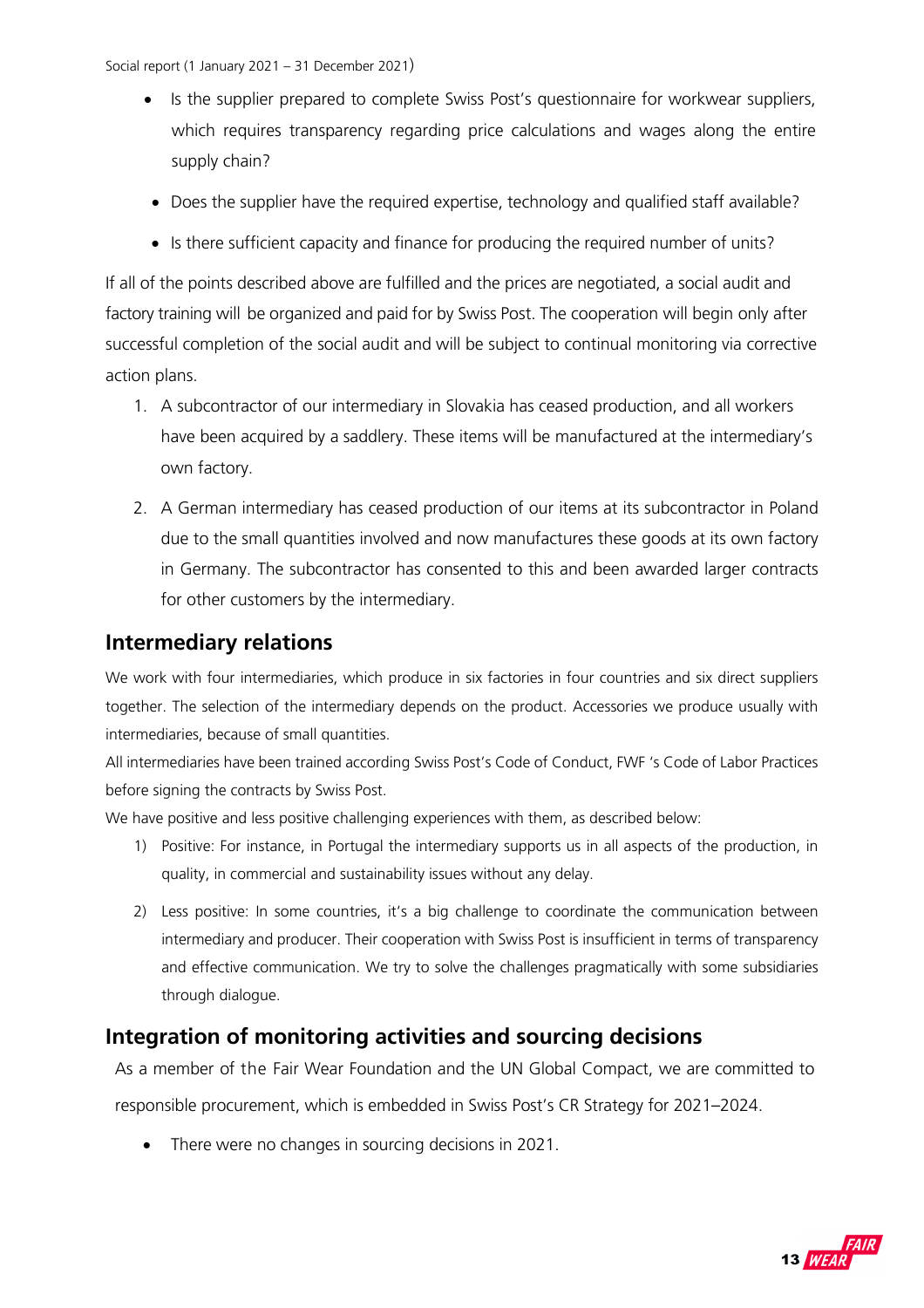• The suppliers do not change very often at Swiss Post. In terms of ending business relationships, we are guided by FWF's exit strategy. There were no tensions in 2021.

| <b>FWF exit strategy</b>                                                          |                                                                                 |                                                                                              |  |  |  |  |
|-----------------------------------------------------------------------------------|---------------------------------------------------------------------------------|----------------------------------------------------------------------------------------------|--|--|--|--|
|                                                                                   | A) Ending a business relationship because of                                    |                                                                                              |  |  |  |  |
| 1. Constant quality problems                                                      | labour-rights violations                                                        | <b>B) Ending a business relationship</b><br>because of any other reason                      |  |  |  |  |
| 2. Structural unwillingness to resolve<br>labour rights violations                | 1. Involvement of relevant<br>stakeholders                                      |                                                                                              |  |  |  |  |
| 3. Poor factory & management<br>performance                                       | 2. Determination of the social impact<br>of leaving the supplier                | 1. Analysing the reason for ending the<br>relationship                                       |  |  |  |  |
| 4. Pricing negotiations<br>5. Availability of new technology &<br>innovation      | 3. Communicate the decision to the<br>supplier                                  | 2. Transparent explanation about the<br>reasons for ending the business<br>relationship      |  |  |  |  |
| 6. Geopolitical developments<br>7. Availability of new technology &<br>innovation | 4. Does the exit lead to layoffs,<br>closure?<br>5. Reporting this to Fair Wear | 3. Consultation with the supplier and<br>stakeholders, determination of the social<br>impact |  |  |  |  |
|                                                                                   | 6. Cooperation with other customers<br>of the factory                           | 4. Does the exit lead to layoffs, closure?<br>5. Information to FWF                          |  |  |  |  |
|                                                                                   |                                                                                 | 6. Definition of phase-out plan with the<br>supplier                                         |  |  |  |  |
|                                                                                   |                                                                                 | 7. Involvement of additional<br>stakeholders throughout the process                          |  |  |  |  |

## **Coherent system for monitoring and remediation**

In 2021, a total of 240,753 workwear items were produced for Swiss Post by 10 suppliers in 15 factories based in eight countries.



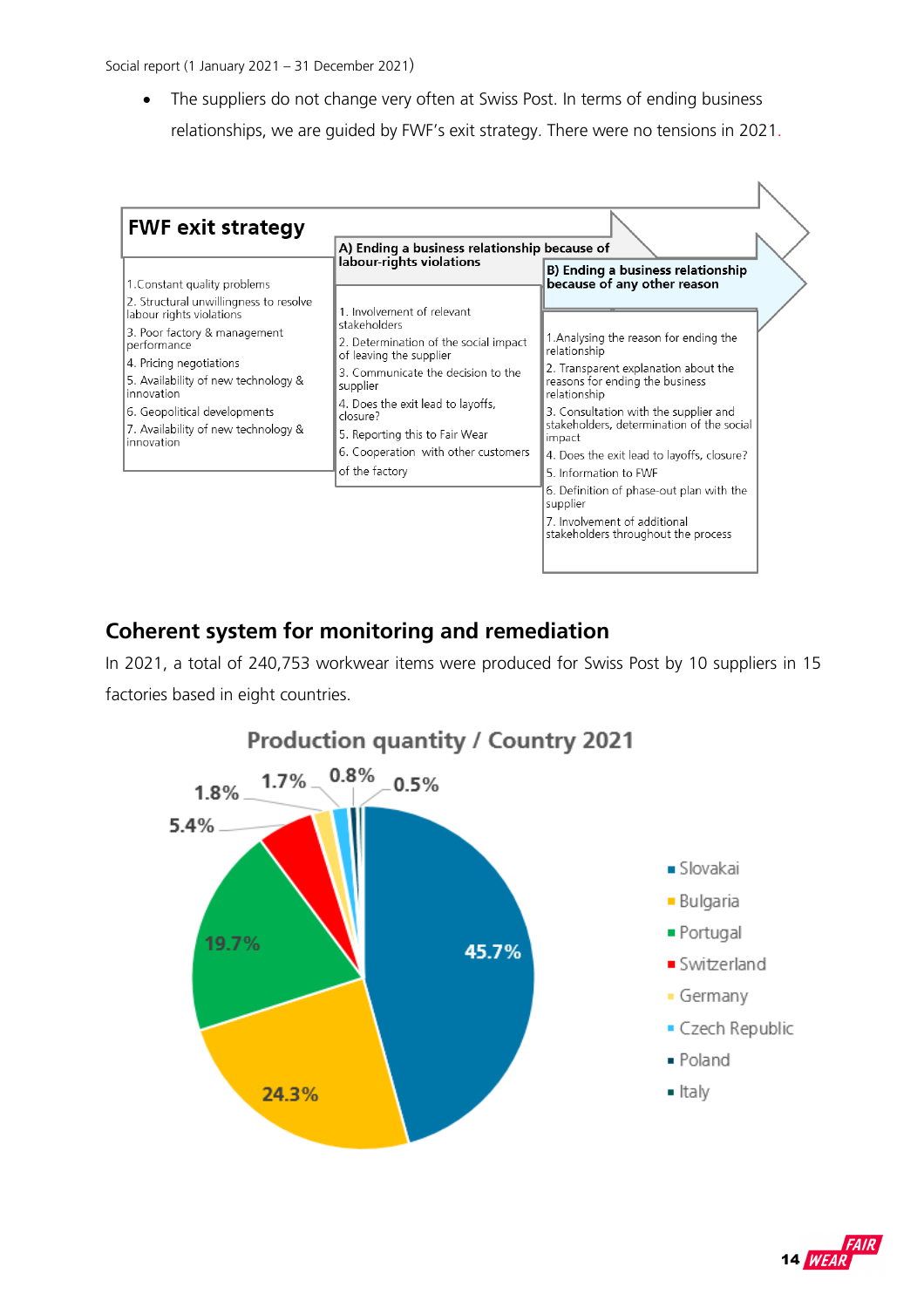## **Audit programmes**

The one audit in Bulgaria in 2021 was carried out by FWF. All other planned audits were cancelled due to COVID-19.

| Production<br>country | <b>IFWF</b><br>factory no | Production category | % Production<br>capacity for Swiss<br>Post in 2021 | <b>FWF COLP &amp;</b><br>Swiss Post's<br><b>SCE</b> signed | Last audit<br>vear | Audit team | WEP / Factory  <br>training |
|-----------------------|---------------------------|---------------------|----------------------------------------------------|------------------------------------------------------------|--------------------|------------|-----------------------------|
| Bulgaria              | 7558                      | Caps & Gloves       | 30%                                                | Yes                                                        | 2021               | <b>FWF</b> | <b>FWF</b>                  |
| Italy                 | 7833                      | <b>Scarves</b>      | $1\%$                                              | Yes                                                        | 2020               | Elevate    |                             |
| <b>Italv</b>          | 33370                     | <b>Ties</b>         | $1\%$                                              | Yes                                                        | 2020               | Elevate    |                             |

## **Factories and corrective action plans**

The non-compliant issues identified and CAPs initialized are shown below. All factories are aware of their social responsibilities and take good care of their workers.

| <b>Overview of CAP's</b><br>by Country | Employment<br>Free<br>÷. | Discrimination<br>ş<br>$\overline{N}$ | Child Labour<br>å<br>$\overline{m}$ | ĞЯ<br>ng<br>Ta<br>Association<br>Freedom of<br>4 | Payment of Legal Wage<br>$\leftarrow$<br>μή | Payment of Living Wage<br>$\mathbf{\sim}$<br><u>uni</u> | Overtime<br>6. No Excessive | Conditions<br>Health Working<br>οð<br>Safe<br>K. | Relationship<br>Employment<br>Binding<br>Legally I<br>$\infty$ |
|----------------------------------------|--------------------------|---------------------------------------|-------------------------------------|--------------------------------------------------|---------------------------------------------|---------------------------------------------------------|-----------------------------|--------------------------------------------------|----------------------------------------------------------------|
| Slovakia                               |                          |                                       |                                     |                                                  |                                             |                                                         |                             |                                                  |                                                                |
| Bulgaria                               |                          |                                       |                                     |                                                  |                                             |                                                         |                             |                                                  |                                                                |
| Portugal                               |                          |                                       |                                     |                                                  |                                             |                                                         |                             |                                                  |                                                                |
| Czech Republic                         |                          |                                       |                                     |                                                  |                                             |                                                         |                             |                                                  |                                                                |
| Italy                                  |                          |                                       |                                     |                                                  |                                             |                                                         |                             |                                                  |                                                                |
| Poland                                 |                          |                                       |                                     |                                                  |                                             |                                                         |                             |                                                  |                                                                |
|                                        |                          |                                       |                                     |                                                  |                                             |                                                         |                             |                                                  |                                                                |
| Switzerland                            |                          |                                       |                                     |                                                  |                                             |                                                         |                             |                                                  |                                                                |

## **Results of the audits by the end of 2021**

#### **Forced labour**

The audits did not give any indication of forced labour.

#### **Discrimination**

The audits did not give any indication of discrimination.

#### **Child labour**

The audits did not give any indication of child labour.

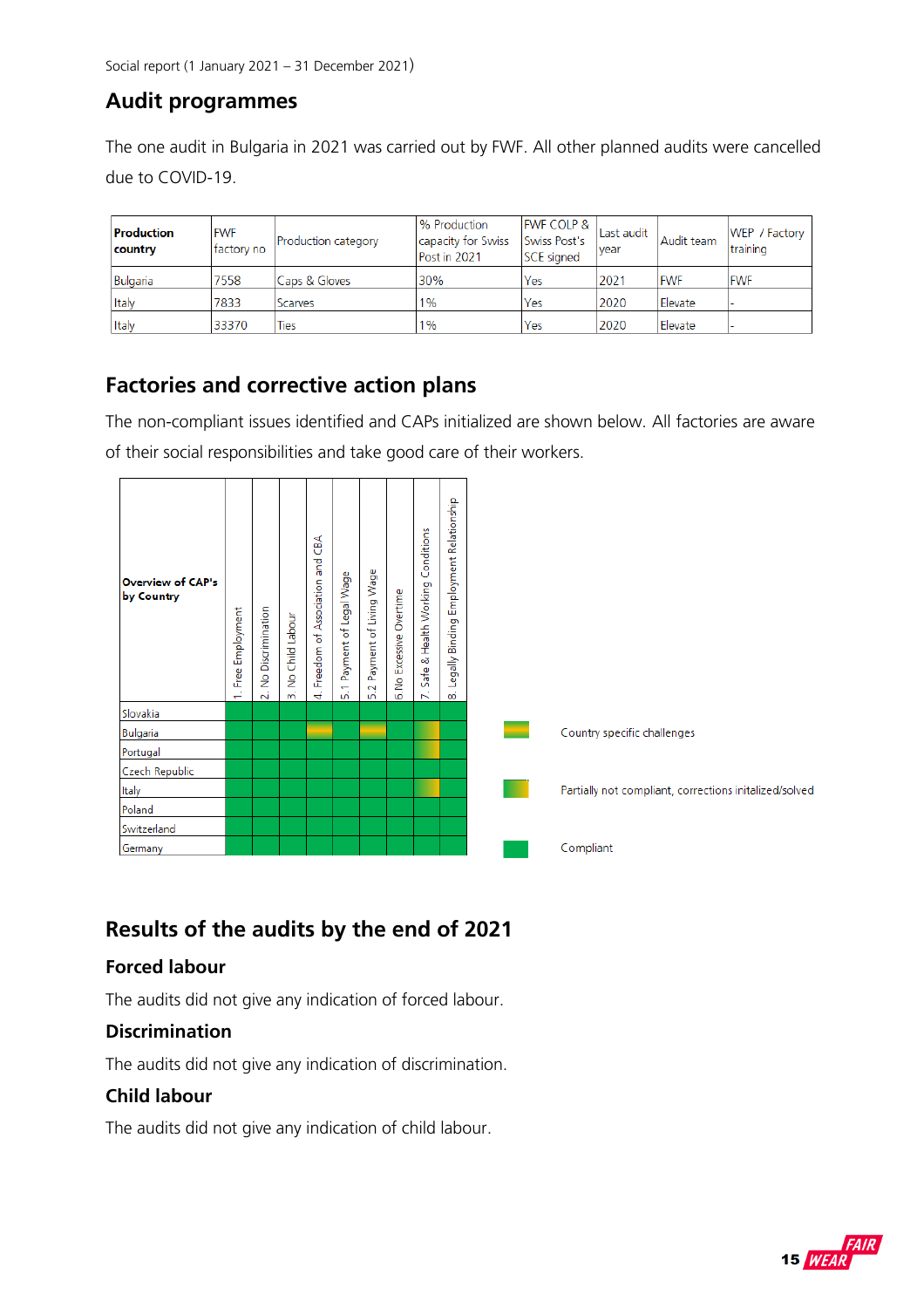#### **Freedom of association and the right to collective bargaining**

Swiss Post encourages management at suppliers to allow the creation of worker committees; in some countries, these issues are guaranteed under existing law. There is no renewed CBA in Bulgaria.

#### **Payment of legal wages / living wages**

FWF membership entails a commitment to the payment of a living wage in the production factories. Most of the manufacturers pay their employees significantly more than the minimum wage in the relevant country. We require wage data from all suppliers at the beginning of the year and compare this data with wageindicator.org. We carefully support and review the development of wages in all factories each year. In 2020, as part of our social dialogue, we launched a wage analysis in conjunction with FWF at one supplier in Bulgaria. It is a challenging topic.

#### **Adequate working hours**

The audits did not give any indication of overtime.

#### **Occupational safety and health protection**

Workplace safety and health protection in factories are the highest priority for Swiss Post Procurement. The occupational safety shortcomings relate in particular to incorrectly positioned fire extinguishers and unmarked emergency exits. Swiss Post points out deficiencies to the manufacturers, presents approaches and videos for improvement and requests photos or other materials to document implementation. The results can be considered positive overall.

#### **Legally binding employment relationship**

100 percent of workers have full insurance in all factories.

### **Monitoring COVID-19 in the factories**

Since April 2020, Swiss Post has followed the ILO Action in the Global Garment Industry and the FWF's requirements. Since the beginning of the pandemic, we have been in contact with the factories. There were no requests for help from the supplier side in 2021.

It is important for Swiss Post to protect garment workers' income and health. Swiss Post paid all invoices on time, or even before the due dates. There were no bankruptcies in the supply chain, no dismissals and no deaths. The challenges for the factories were and remain:

- Missing and reduced orders from the private sector, loss of revenue
- Delayed raw material deliveries, reduced transport options
- Unplanned quarantine days among workers

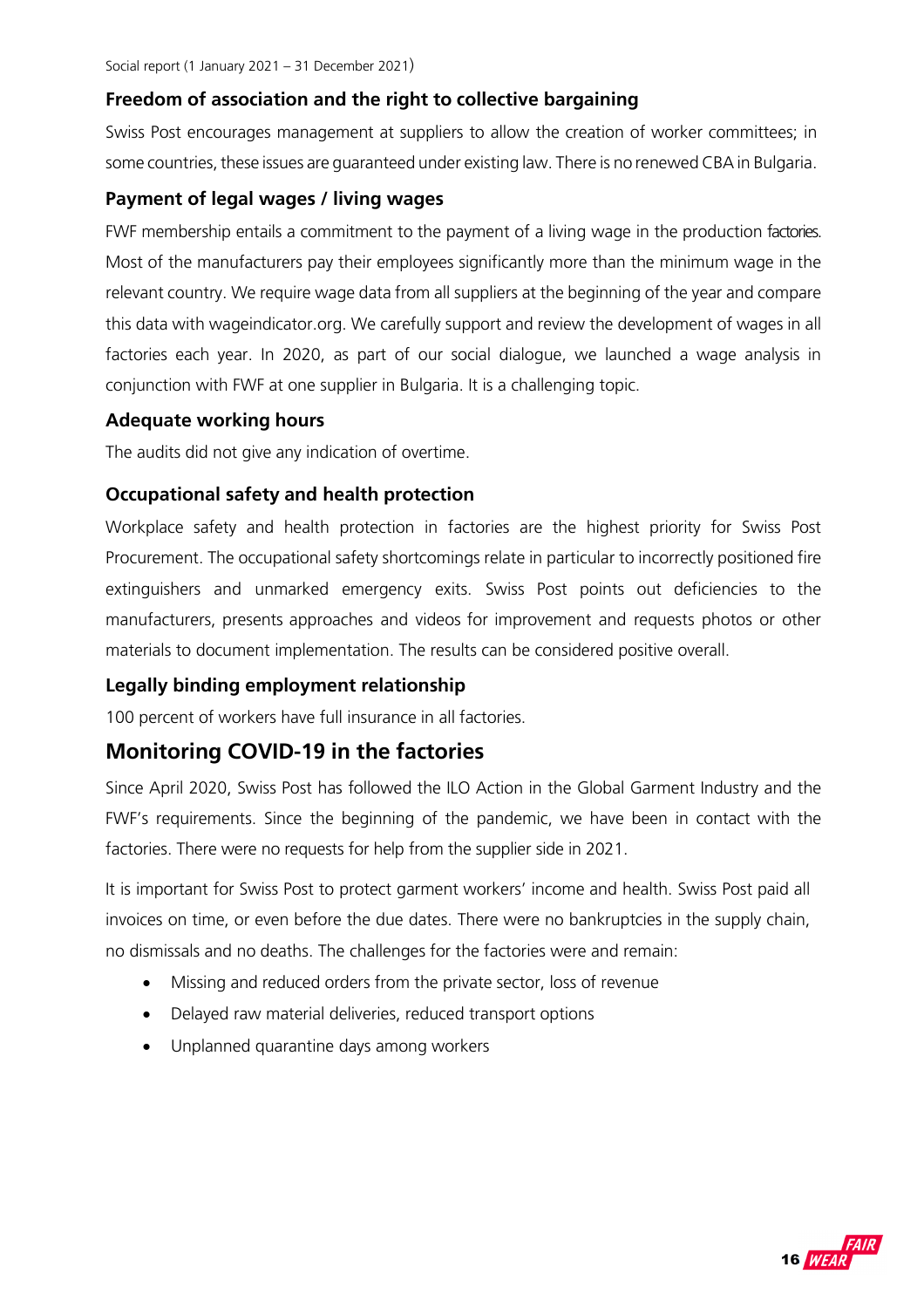| Production<br>country | FWF factory no | Production category      | Factory open<br>*except<br>lock down period | Hygiene regulations,<br>mask and distance<br>requirement followed | Infected<br>workers | Layoff<br>workers |  |
|-----------------------|----------------|--------------------------|---------------------------------------------|-------------------------------------------------------------------|---------------------|-------------------|--|
| Slovakai              | 2109           | Outdoor                  | Yes                                         | Yes                                                               | Yes                 | lNo               |  |
| Slovakai              | 5339           | Outdoor                  | Yes                                         | Yes                                                               | Yes                 | <b>No</b>         |  |
| Slovakai              | 4121           | <b>Business clothing</b> | Yes                                         | Yes                                                               | Yes                 | <b>No</b>         |  |
| Slovakai              | 4098           | <b>Woven Shirts</b>      | Yes                                         | Yes                                                               | Yes                 | <b>No</b>         |  |
| Slovakai              | 8244           | Security vests           | Yes                                         | Yes                                                               | Yes                 | <b>No</b>         |  |
| <b>Bulgaria</b>       | 4102           | <b>Casual Pants</b>      | Yes                                         | Yes                                                               | Yes                 | <b>No</b>         |  |
| Bulgaria              | 7558           | Caps & Gloves            | Yes                                         | Yes                                                               | Yes                 | <b>No</b>         |  |
| Portugal              | 14356          | Knitted T-Polos Shirts   | Yes                                         | Yes                                                               | Yes                 | <b>No</b>         |  |
| Portugal              | 4108           | Workwear                 | Yes                                         | Yes                                                               | Yes                 | No                |  |
| Czech Republic        | 4111           | Knitted wool items       | Yes                                         | Yes                                                               | Yes                 | No                |  |
| Poland                | 4120           | <b>Hats</b>              | Yes                                         | Yes                                                               | Yes                 | lNo               |  |
| Germany               | 33698          | Knitted caps             | Yes                                         | Yes                                                               | Yes                 | lNo.              |  |
| Italy                 | 7833           | Scarves                  | Yes                                         | Yes                                                               | Yes                 | <b>No</b>         |  |
| Italy                 | 33370          | <b>Ties</b>              | Yes                                         | Yes                                                               | Yes                 | No                |  |
| Switzerland           | 14357          | <b>Belts</b>             | Yes                                         | Yes                                                               | lNo                 | lNo               |  |

## **External production**

In 2021, we worked with two external suppliers: one supplier delivered very small quantities of tie pins, while the others were shoe suppliers. All external suppliers have already completed the FWF questionnaire for external suppliers.

## **Complaints handling**

In each factory, the FWF Code of Labour Practices is visible for all employees in the local language, displaying contact details that can be used for complaints, including the telephone number and e-mail address of the contact person. In 2021, there were no complaints in the factories in which Swiss Post items are manufactured. The complaints process is defined below:



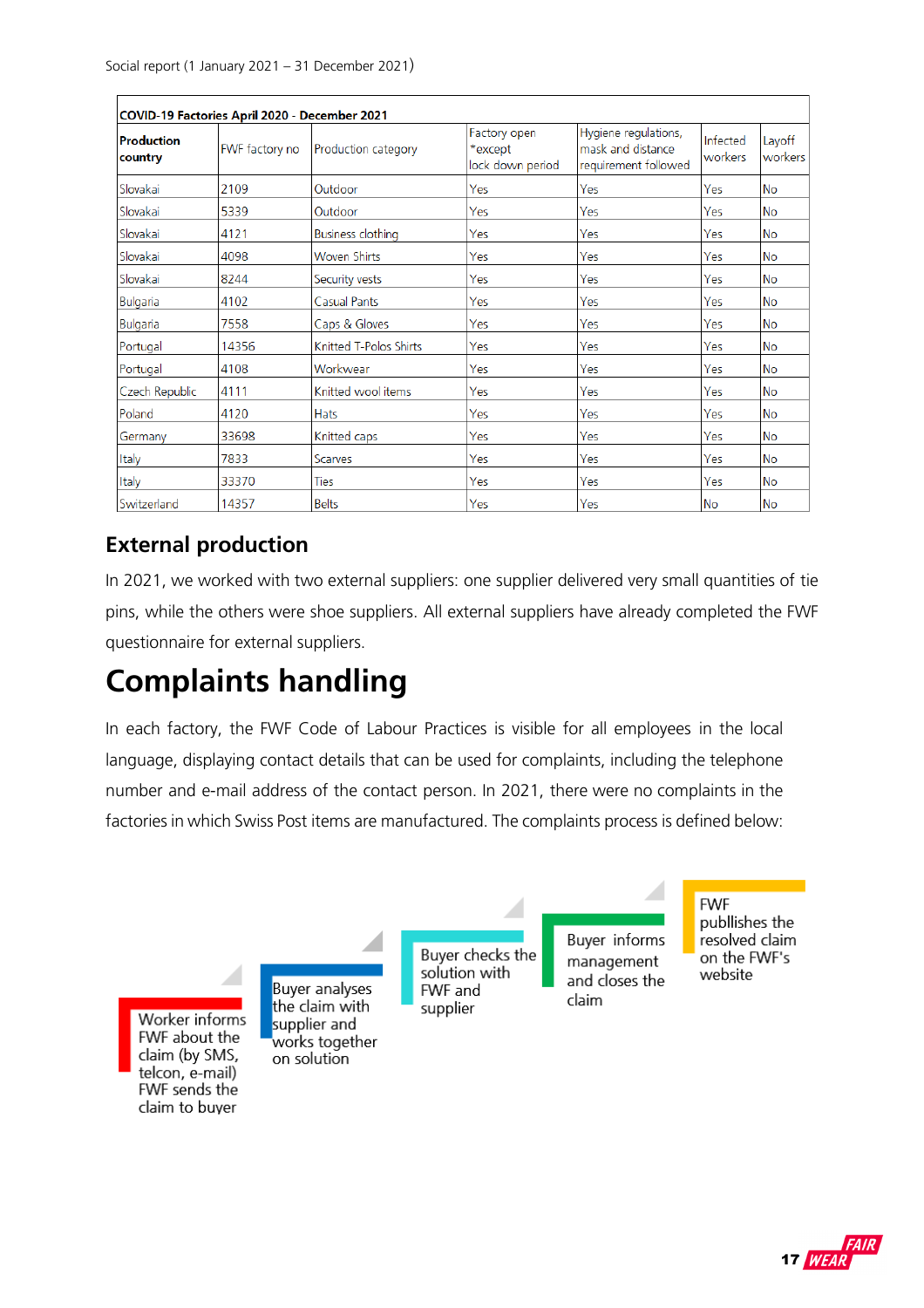## **Training and capacity building**

## **Activities to inform staff members**

As we have been a member since 2012, FWF has been established as the norm for clothing procurement. All staff members are registered with the Fair Wear Force portal, so they receive periodical information from FWF.

## **Activities to inform agents**

Intermediaries are trained on the Fair Wear Foundation's guidelines. As a result, Swiss Post is taking steps to make direct contact with the intermediaries' factories more often. We do not work with agencies.

## **Activities to inform manufacturers and workers**

New production factories receive training before auditing. We do not simply demand that suppliers make improvements; we encourage this through collaborative dialogue. These efforts include the following issues:

- Swiss Post's expectations of suppliers and information regarding Swiss Post's Code of Ethics and Social Responsibility and its importance in daily life
- Information on FWF (Fair Wear Foundation) Labour Practices
- Information on health protection, workplace safety and overtime via ILO cartoons
- Respectful treatment of workers
- Ensuring the well-being of workers
- Communication, grievances and/or complaints mechanisms

## **Information management**

Information about all audits and CAPs conducted by the Fair Wear Foundation or third parties is stored on the FWF Fair Force portal. All suppliers and their subcontractors are audited and trained in three- year cycles during the time they manufacture our goods. This process has been disrupted due to COVID-19.

## **Transparency and communication**

Swiss Post is perceived as credible thanks to transparent communication, publicizing its activities via the Fair Wear Foundation. Swiss Post's CR department informs the general public and internal departments about our FWF membership.

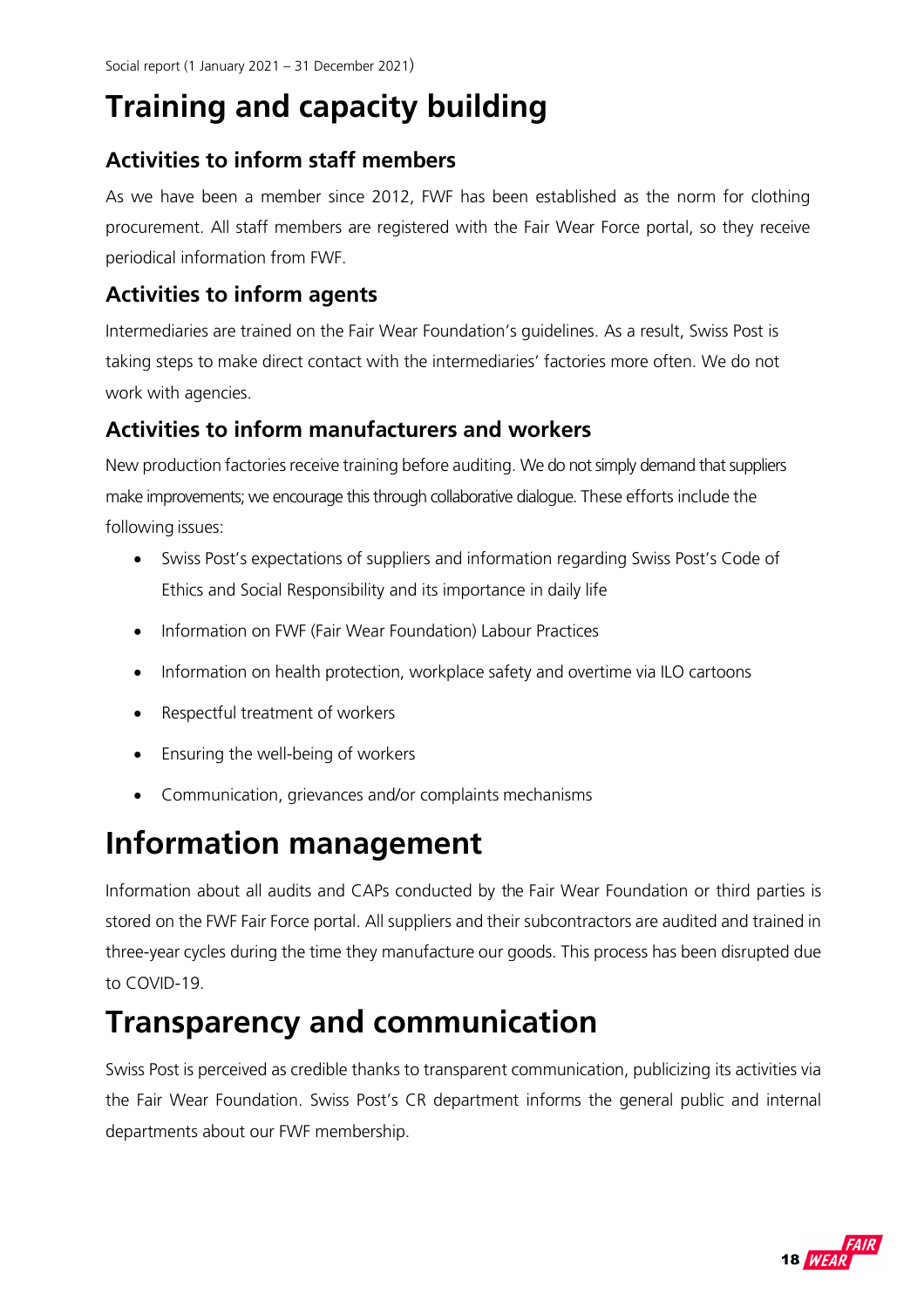## **Stakeholder engagement**

We are in dialogue with SECO (State Secretariat for Economic Affairs) and with the NGO "Brot für alle". We are aware of country risk reports published by the FWF and other sources such as the ILO, OECD, Amfori, Wage Indicator, etc.

## **Corporate social responsibility**

Swiss Post's information on anti-corruption (page 5, GRI 205) and gender equality (page 7, GRI 405) is published in the GRI Report 2021.

Global Reporting Initiative Index 2021 (swisspost.ch)

Swiss Post's corporate responsibility strategy can be found on the Internet:

https://www.post.ch/en/about-us/responsibility/our-priorities

- Swiss Post is a member of the UN Global Compact (UNGC).
- Swiss Post's Code of Conduct for employees prohibits discrimination and corruption.
- Swiss Post's Code of Ethics and Social Responsibility makes suppliers aware of discrimination and corruption.
- Swiss Post's Corporate Responsibility Charter reflects the CR strategy and policy.
- All buyers receive training in compliance issues twice a year.

## **Corporate social activities**

Swiss Post lives up to its social responsibility. It is committed to addressing social issues, supports numerous foundations and charitable organizations and promotes sport and culture.

It is also involved in international issues, such as working with postal organizations in developing countries. In addition, it focuses on sustainable procurement.

## **Society**

With its wide range of services, Swiss Post makes a significant contribution to accessibility for all people and regions in Switzerland. It provides basic postal and payment transaction services throughout Switzerland.

PostBus makes a valuable contribution to Switzerland's development and progress, as it makes outlying villages and hamlets accessible, significantly increasing the mobility of their inhabitants.

## **Pro Patria**

Pro Patria, a foundation that collects donations in order to promote Swiss cultural and social work, is supported by the surcharge on the Pro Patria special stamps.

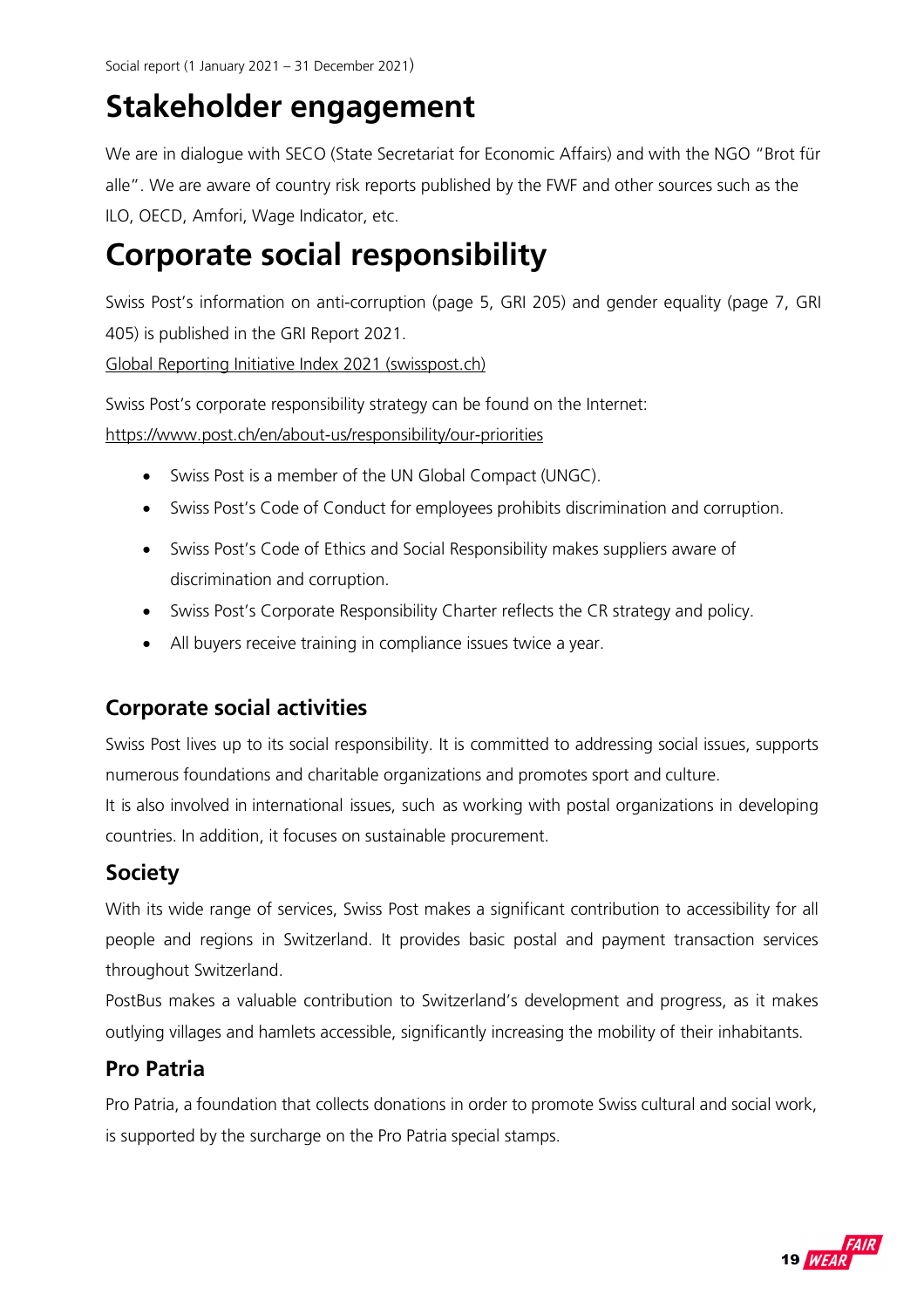## **2 × Christmas**

 $2 \times$  Christmas is a charitable campaign conducted jointly by the Swiss Red Cross (SRC), the Swiss public broadcasting organization SRG SSR and Swiss Post.

Over the Christmas period, people donate food and day-to-day necessities. Swiss Post transports them free of charge to an SRC logistics center, where they are sorted and forwarded to those in need by Swiss Post employees and SRC volunteers. In 2021, the 2 × Christmas campaign celebrated its 25th anniversary and collected more than 60,000 parcels (both physically and online).

The donated goods are distributed to people in need in Switzerland. Families and social institutions in Eastern Europe are also supported.

## **Children and young people**

Children and young people matter a great deal to Swiss Post. For this reason, we support Pro Juventute, provide schools with free equipment, launch educational projects for young people and help Santa out with the Christmas mail.

## **Pro Juventute**

Swiss Post levies surcharges on its Pro Juventute stamps. Pro Juventute uses the revenue this generates to support children and young people and their parents with a wide range of services and programmes.

## **PostDoc**

Swiss Post provides schools with free age-appropriate teaching materials on the subject of communication, from kindergarten to commercial college level. PostDoc supports teaching that is interesting, varied and practical and is tailored to cantonal curriculums.

## **Santa Claus campaign**

Every year, Swiss Post receives almost 20,000 letters from children addressed to Santa Claus. Swiss Post replies to these children in their own language and sends them a gift.

## **PostFinance Trophy**

The PostFinance Trophy, Switzerland's largest national school ice hockey tournament, inspires young sportsmen and -women.

## **International projects**

Expertise and practical help for postal organizations: Swiss Post supports postal organizations in developing countries, either directly or in close collaboration with the Universal Postal Union (UPU). Swiss Post supports the UPU in improving the quality of postal services worldwide, thus making the global postal network more efficient. We provide experts for projects abroad, support seminars financially and use our experience to train line managers.

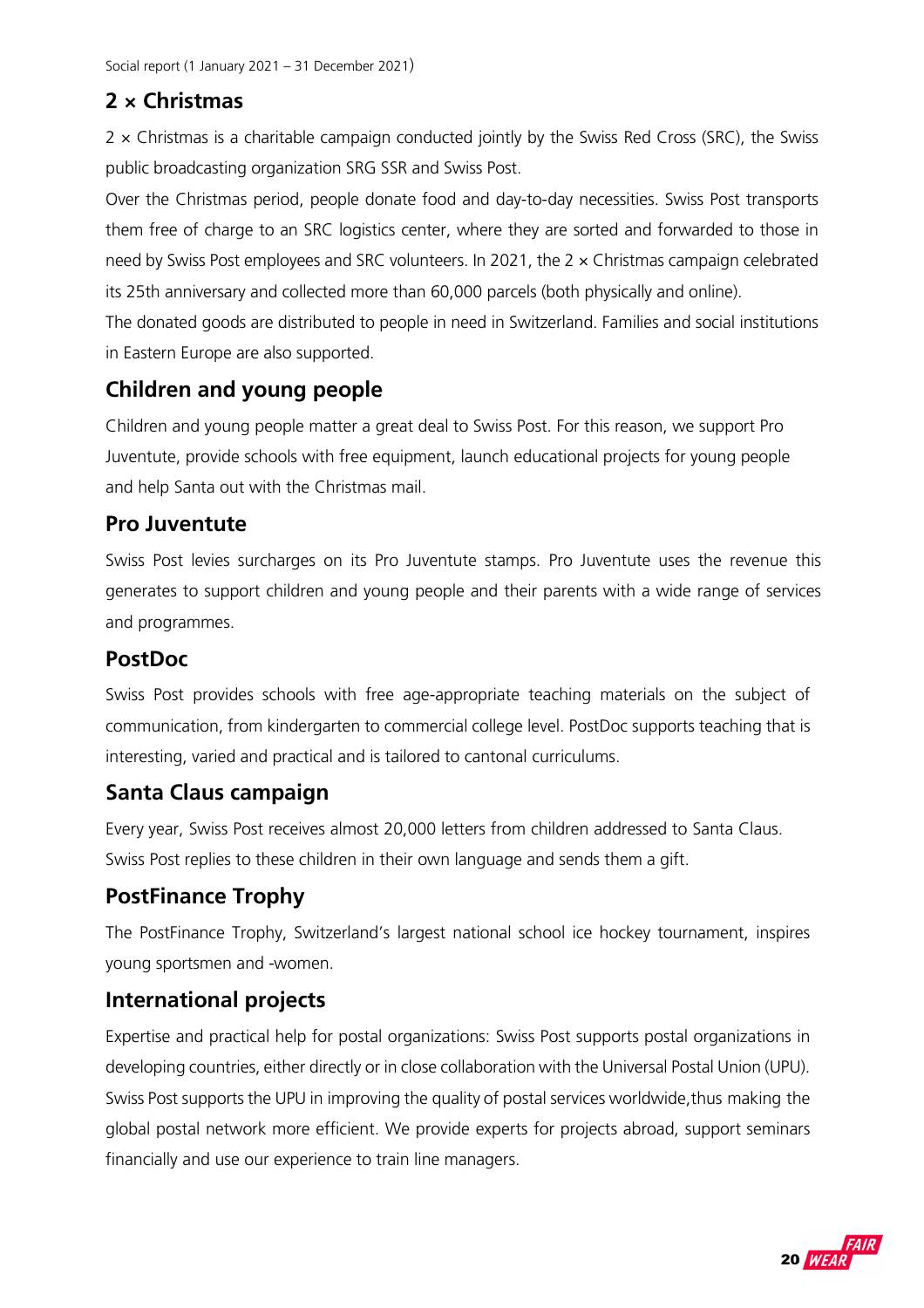We also help postal organizations in developing countries by providing resources – for example, in 2012, Swiss Post financed photovoltaic equipment on the rooftops of post offices in Togo.

## **Memberships**

## **Association for Environmentally Sound Energy (VUE)**

As a VUE member, Swiss Post supports the promotion of renewable energies and ecological energy products.

## **UN Global Compact and Global Compact Network Switzerland & Liechtenstein**

This worldwide UN initiative aims to promote sustainable development and social commitment in companies. Companies must align their business activities and strategies with ten universally accepted principles relating to human rights, employment standards, environmental protection and anti-corruption measures.

## **Postal sector climate protection initiatives**

We participate in the initiatives established by PostEurop and the International Post Corporation (IPC). Together, we set international standards for the sector and cut the  $CO<sub>2</sub>$  emissions attributable to postal services. By 2025, the international postal sector is aiming to achieve a 20 percent reduction in carbon emissions per letter and per parcel, from a 2013 baseline level.

## **Environmental activities**

Swiss Post minimizes the undesirable effects of its business activities on the environment (with a focus on climate and energy), while enhancing the positive effects. Continuously, it implements its existing climate and energy policy and bases its targets on the recommendations of the Intergovernmental Panel on Climate Change (Science Based Targets initiative, SBTi). In doing so, it is pursuing the following strategic goals:

- $\bullet$  CO<sub>2</sub> reduction by 2024 in its own operations (-46 percent by 2030; base year in each case 2019).
- $\bullet$  CO<sub>2</sub> reduction by 2024 in the value chain (-13 percent by 2030; base year in each case 2019).
- Climate neutrality for delivery by 2030 at the latest, and for Swiss Post Ltd by 2040.
- Striving to achieve the target values from the Swiss Confederation's Exemplary Energy and Climate model 2026/2030 and to fully utilize existing economic photovoltaic potential.

#### https://www.post.ch/en/about-us/responsibility/what-we-do